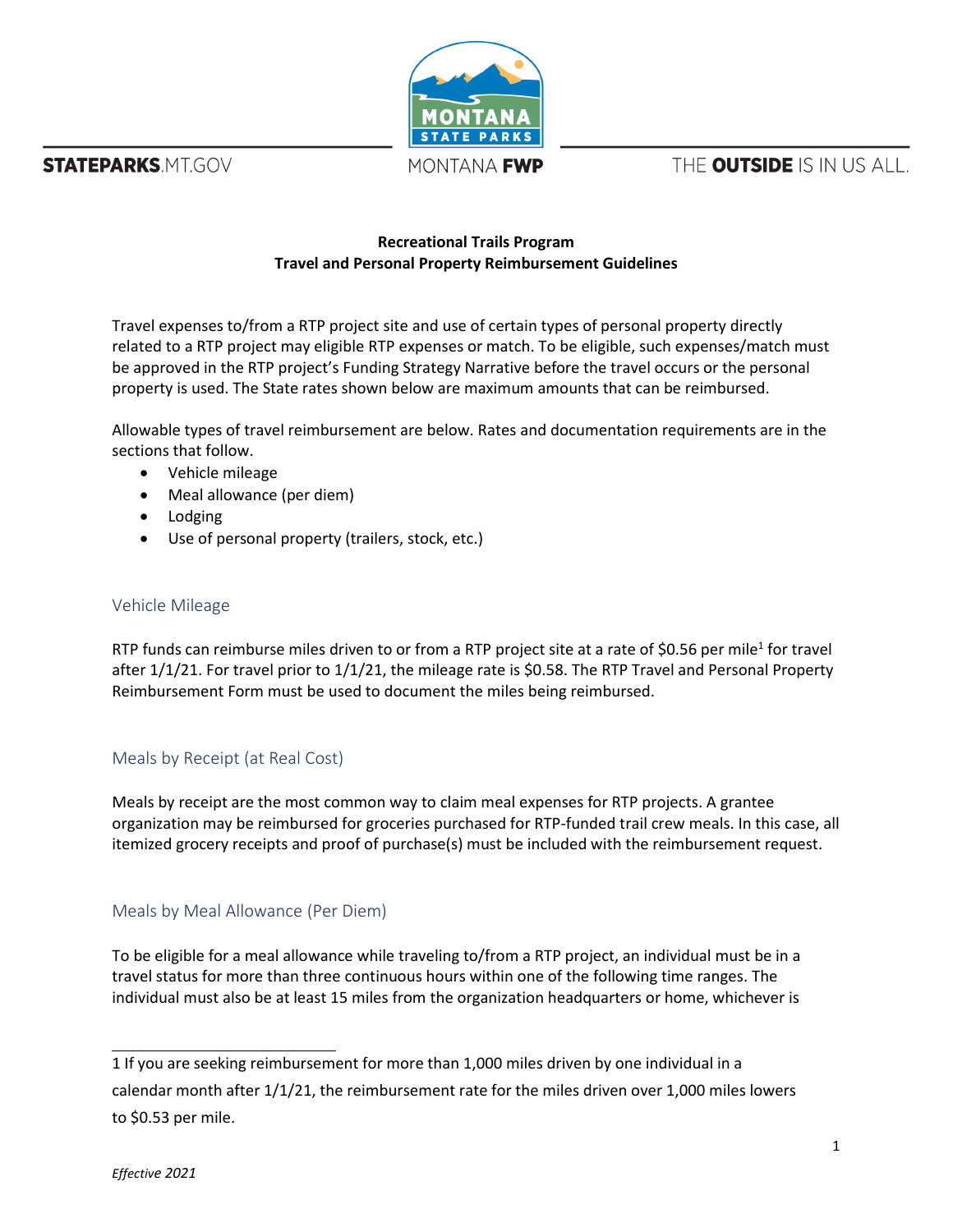closer. The RTP Travel and Personal Property Reimbursement Form must be used to document the meal allowances being requested.

| <b>Time Range</b>  | <b>Meal Allowed</b> | <b>Reimbursement</b> |
|--------------------|---------------------|----------------------|
| 12:01am to 10:00am | <b>Morning Meal</b> | \$7.50               |
| 10:01am to 3:00pm  | Midday Meal         | \$8.50               |
| 3:01pm to Midnight | <b>Evening Meal</b> | \$14.50              |

If the individual travels each day from headquarters or home to a specific RTP work site(s) within the vicinity of their headquarters or home, they are not in a travel status.

### Lodging

RTP funds can be used to reimburse lodging costs when an individual is traveling to/from a RTP worksite.

If your organization pays for an individual to stay overnight at a commercial facility (hotel, motel, Airbnb, etc.), you may claim out-of-pocket lodging expenses up to the maximum amounts shown below. You must include a receipt and proof of payment along with the RTP Travel and Personal Property Reimbursement Form.

| <b>Primary Destination</b>                     | <b>County</b>                                       | <b>Maximum Lodging Rate</b>                                       |
|------------------------------------------------|-----------------------------------------------------|-------------------------------------------------------------------|
| <b>Standard Rate</b>                           | Applies to all locations without<br>specified rates | \$96                                                              |
| Big Sky / West Yellowstone /<br><b>Bozeman</b> | Gallatin / Park                                     | October 1 - May 31 = $$113$<br>June 1 - September 30 = \$225      |
| Helena                                         | Lewis and Clark                                     | \$103                                                             |
| <b>Missoula</b>                                | Missoula                                            | September $1 -$ June $30 = $102$<br>July $1 -$ August $31 = $141$ |
| Kalispell / Whitefish                          | Flathead                                            | September 1 - June 30 = $$96$<br>July $1 -$ August $31 = $164$    |

If an individual stays overnight at a non-receiptable lodging facility (in a tent, camper, or trailer), you may claim \$12 per night for lodging expenses. However, when overnight accommodations are provided at the expense of a government entity (e.g. USFS, DNRC), reimbursement may not be claimed for lodging. The RTP Travel and Personal Property Reimbursement Form must be used to document the lodging expense(s) being requested.

## Use of Personal Property

If an individual uses the property listed below specifically for a RTP project, you may claim the appropriate amount for property expenses. The RTP Travel and Personal Property Reimbursement Form must be used to document the property expense(s) being requested.